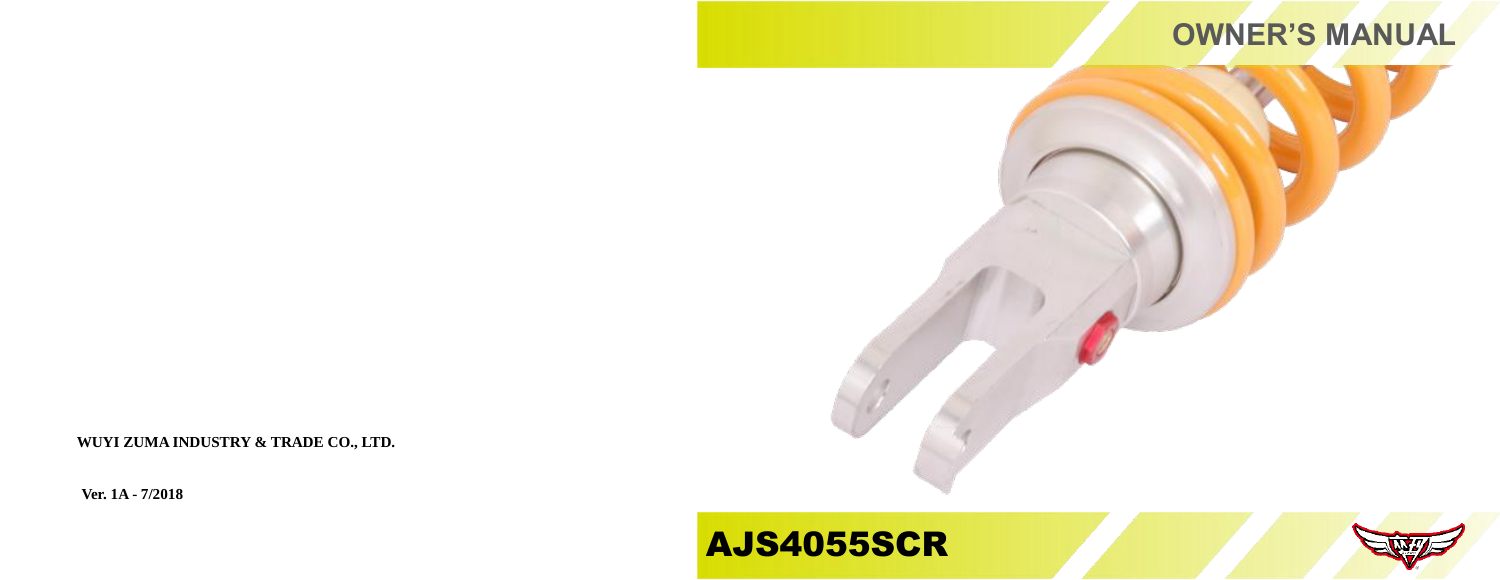## **Owner's Manual: AJS4055SCR Shock Absorber**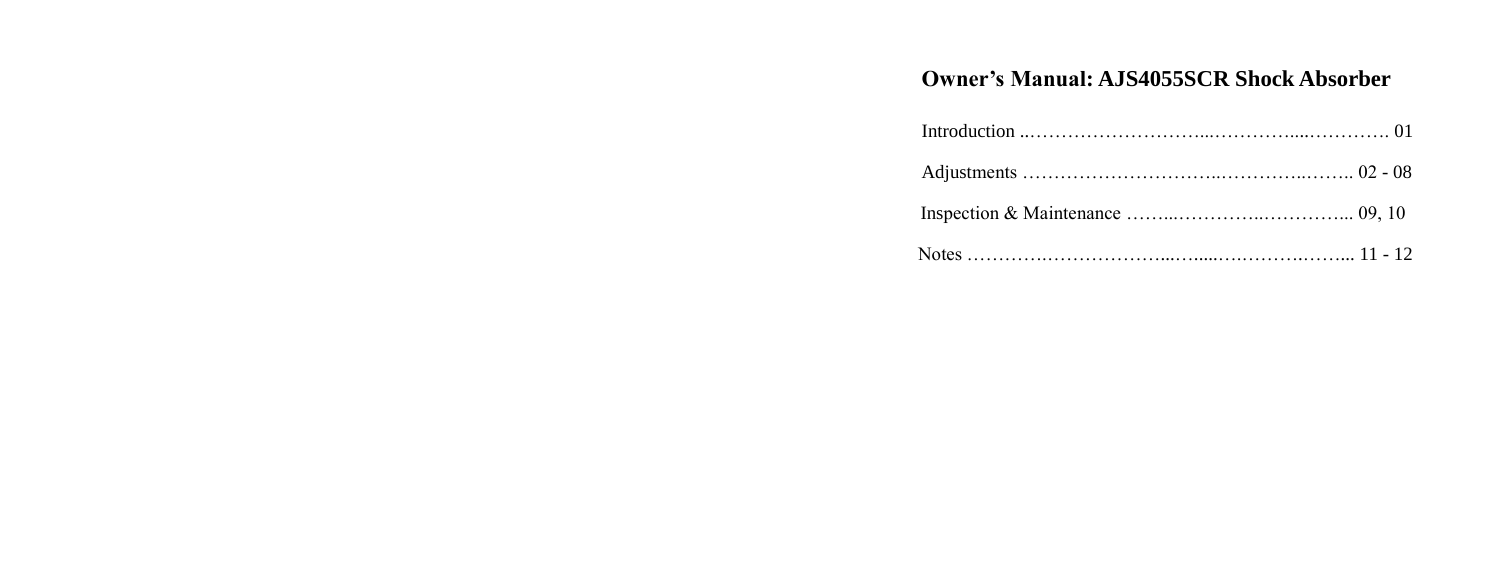### **Adjustments**

### **Introduction**

This owner manual accompanies your purchase of an AJS4055SCR shock absorber. This manual is to familiarize you with the many adjustments you can make to your AJS4055SCR shock absorber.

You are advised to read this manual carefully so that you can make the most of the flexibility which is offered by the AJS4055SCR shock absorber.

Your AJS4055SCR shock absorber is set in the Zuumav factory to a general setting which is suitable for your motorcycle. You are advised to note the basic settings for compression and rebound in the back of this booklet.

Copyright ZUUMAV, © 2018-2019.

Zuumav cannot be held in any way responsible or liable for any damage caused by assembly or adjustments not carried out by an authorized dealer and/or service center. All the information is this manual is correct at the time of printing. Zuumav reserves the right to make changes, improvements and/or modifications to the specifications without giving prior notice or being subject to other obligations.

**Compression** damping controls the energy absorption when the shock absorber is being compressed, thus controls how easy the shock absorber compresses when you hit a bump.

**Rebound** damping controls the energy absorption when the shock absorber is being Extended and, thus controls how fast the shock absorber returns to its normal Position after being compressed.

**Spring Preload:** When adjusting the spring preload you move the spring seat. This will decrease or increase the initial spring force, which will lower or raise the motorcycle rear ride height. The spring preload is fundamental for the function of the suspension. If the preload is incorrectly set, any other adjustments will not help to get the Intended performance from the suspension.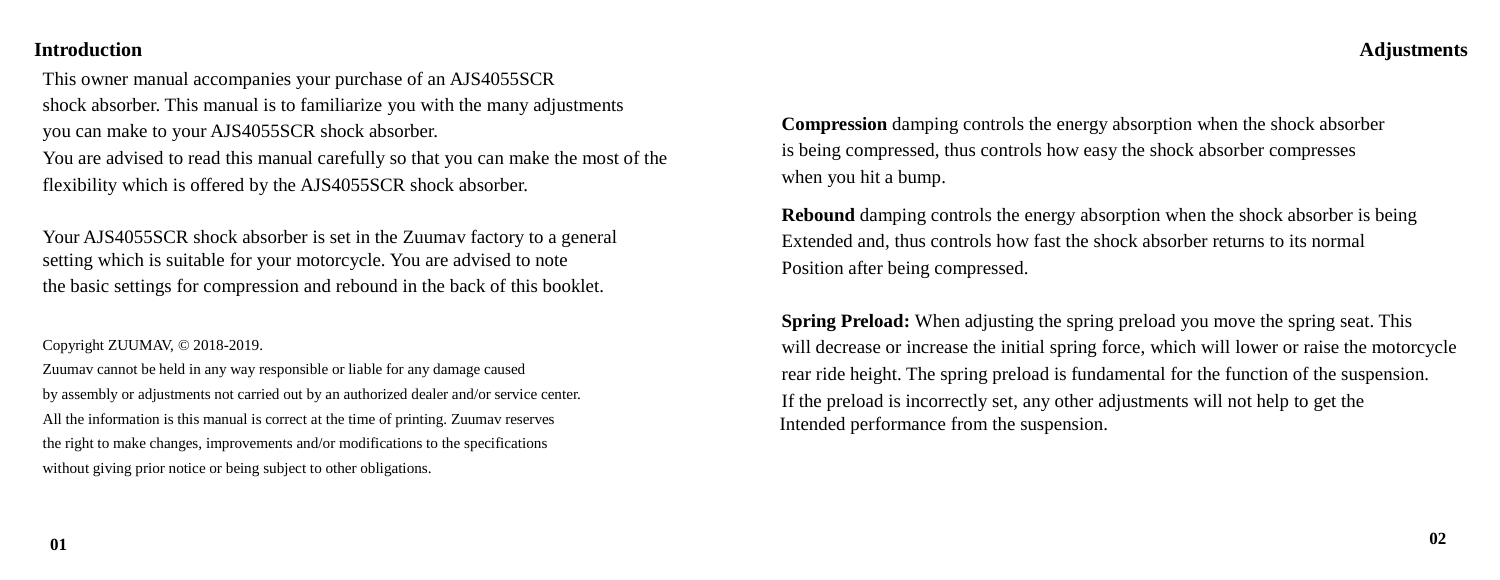### **Adjustments**

### **Rebound Damping Adjustment**

- Check the position of the rebound damping adjuster at the bottom of the shock
- absorber.
- To adjust the rear shock absorber rebound damping, turn the damping adjuster at the bottom of the rear shock absorber with a flat head screwdriver.
- Turn clockwise to increase damping.
- Turn counter-clockwise to decrease damping.
- DO NOT turn the outer nut. (non-adjustable)



### Rebound Adjuster

## **NOTICE**

adjuster from the fully seated position or the adjusting mechanism may be damaged.  $\overline{a}$ 

### **Rebound Damping Settings**



- A. Seated Position (Adjuster turned fully clockwise)
- B. Softer (Counter-clockwise)
- Harder (Clockwise)
- D. Standard Setting

Number of turns counter-clockwise usable range – 14 clicks Do not force to turn the rebound damping

## **NOTICE**

Do not force to turn the rebound damping adjuster from the fully seated position or the adjusting mechanism may be damaged. **03 04** $\overline{a}$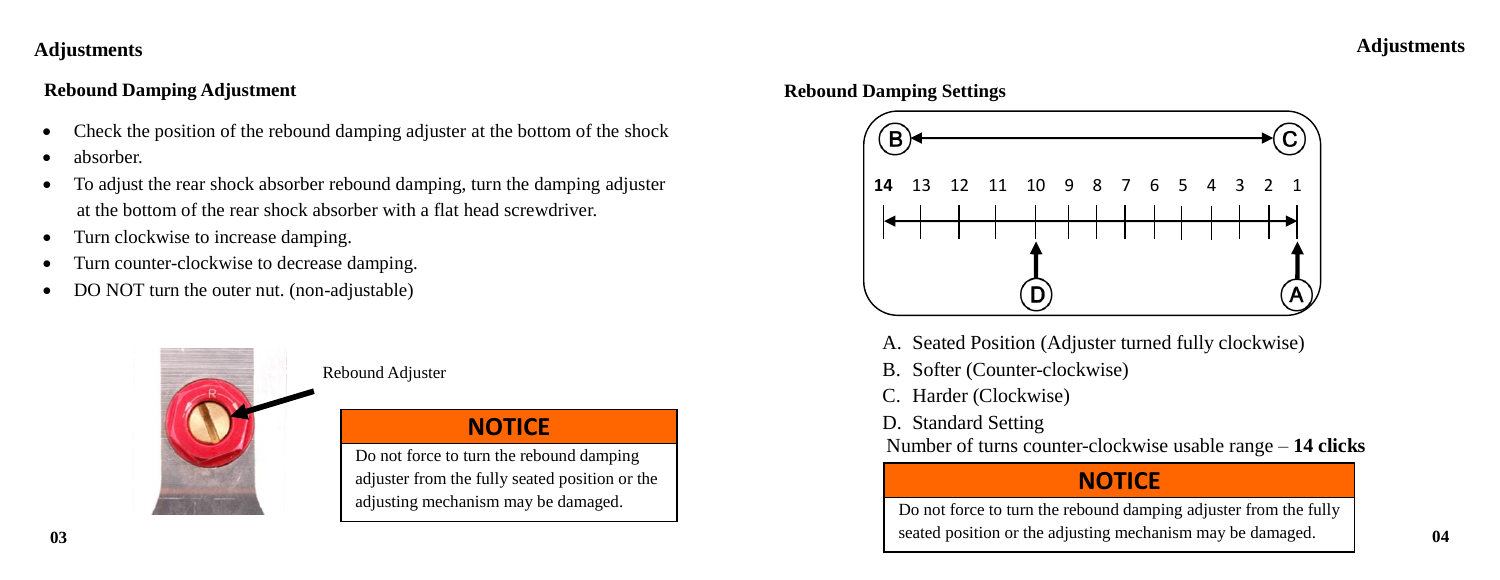## **Adjustments Adjustments**

## **Compression Damping Adjustment Compression Damping Settings**

- Check the position of the compression damping adjuster on the gas reservoir at the upper part of the shock absorber.
- To adjust the compression damping, turn the compression damping adjuster with a flat head screwdriver.
- Turn clockwise to increase damping.
- Turn counter-clockwise to decrease damping.



## **NOTICE**

adjuster from the fully seated position or the adjusting mechanism may be damaged.  $\overline{a}$ 



- Compression Adjuster **A.** Seated Position (Adjuster turned fully clockwise)
	- B. Softer (Counter-clockwise)
	- Harder (Clockwise)
	- D. Standard Setting

Do not force to turn the rebound damping Number of turns counter-clockwise usable range – 13 clicks.

## **NOTICE**

Do not force to turn the rebound damping adjuster from the fully seated position or the adjusting mechanism may be damaged. **05 06** $\overline{a}$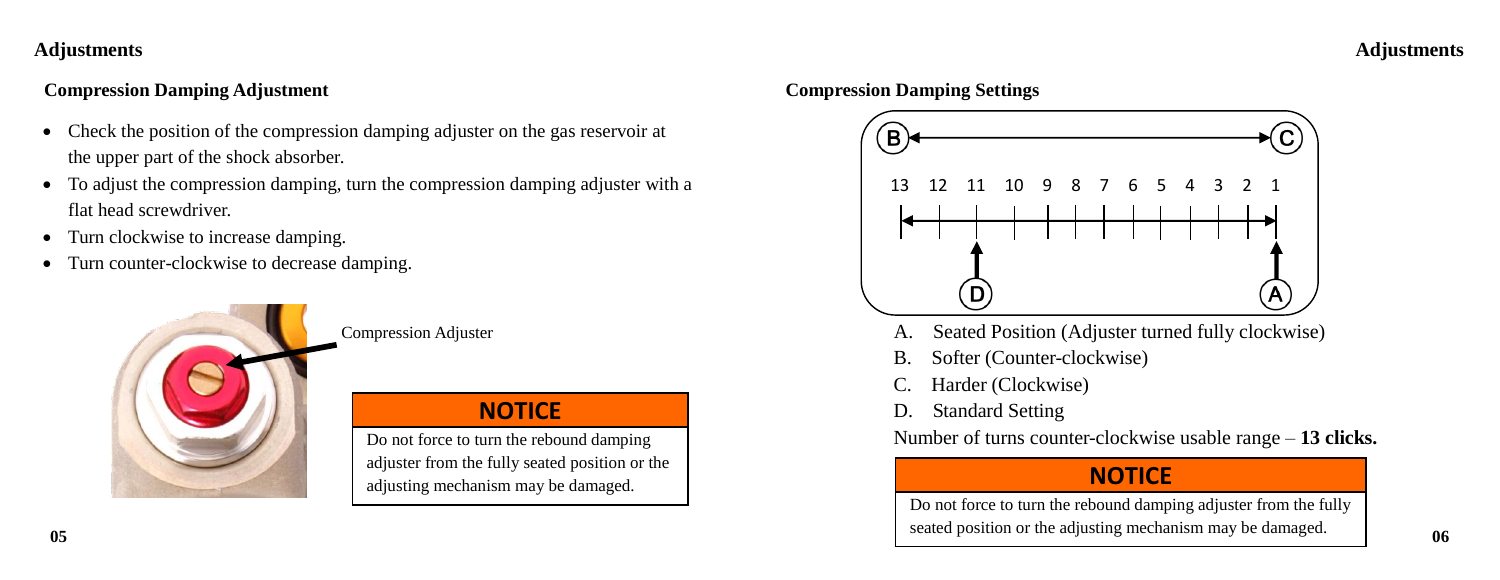### **Adjustments Adjustments**

### **Spring Preload Adjustment** (Mechanical Adjuster) **Air Pressure Regulator Air Pressure Regulator**

- 
- Move the lower spring adjuster nut to the desired position. from the factory.
- 
- Turn counter-clockwise to decrease the preload will function correctly:



- Using a C-spanner, loosen the lock nut. The air pressure in the shock absorber is set to 125 psi (25bar 220kPa)
- Turn clockwise to increase the preload. The pressure needs to be checked as follows to make sure the shock absorber Every 25 hours during normal use.
	- Every time before a race.
	- Lock Nut **•** If it is not checked and there is not enough air pressure in the system, the shock can/may be damaged.



**CAUTION**

Do not pressurize above 125 psi (25bar – 220 kPa)  $\overline{a}$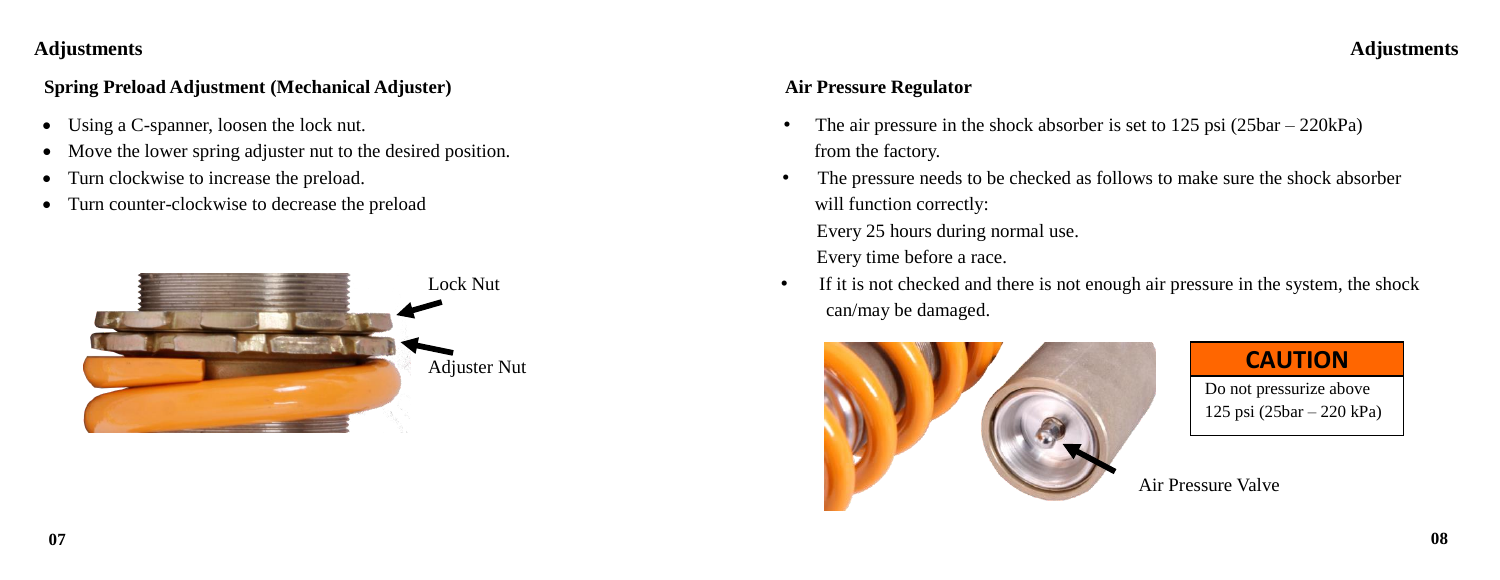### **Inspection and Maintenance Inspection and Maintenance**

İ

- 
- B. Check the piston shaft for leakage and damage. The same state of the state authorized Zuumav dealer and/or service center.
- Check the shock absorber body for damage.
- 
- 
- F. Check the attachment points of the shock absorber to the motorcycle. oil (WD40 or CRC5-56 or equivalent) after washing the motorcycle.

# **NOTICE**

If you are not able to perform any of the adjustments listed above, consult your Zuumav motorcycle dealer.

**Inspection Points** Preventative maintenance and regular inspection reduces the risk of functional Check the ball joints for possible excessive play or stickiness. disturbance. If there is any need for additional service, please contact an

D. Check the reservoir for damage that can restrict the piston from moving **Cleaning**: Clean the forks externally with a soft detergent. Use compressed air. freely. Be careful that all dirt and debris is removed. Lift the rubber bump and clean E. Check excessive wear of the rubber parts. the area below it. Keep the shock absorber clean and always spray it with Wipe off excessive oil with a cloth.

## **Recommended Inspection and Maintenance Intervals:**

 Normal Use: Once every year (100 Hours) Race Track: Every ten (10) hours.

## **CAUTION**

**NEVER SPRAY WATER DIRECTLY INTO THE ADJUSTER KNOBS.**